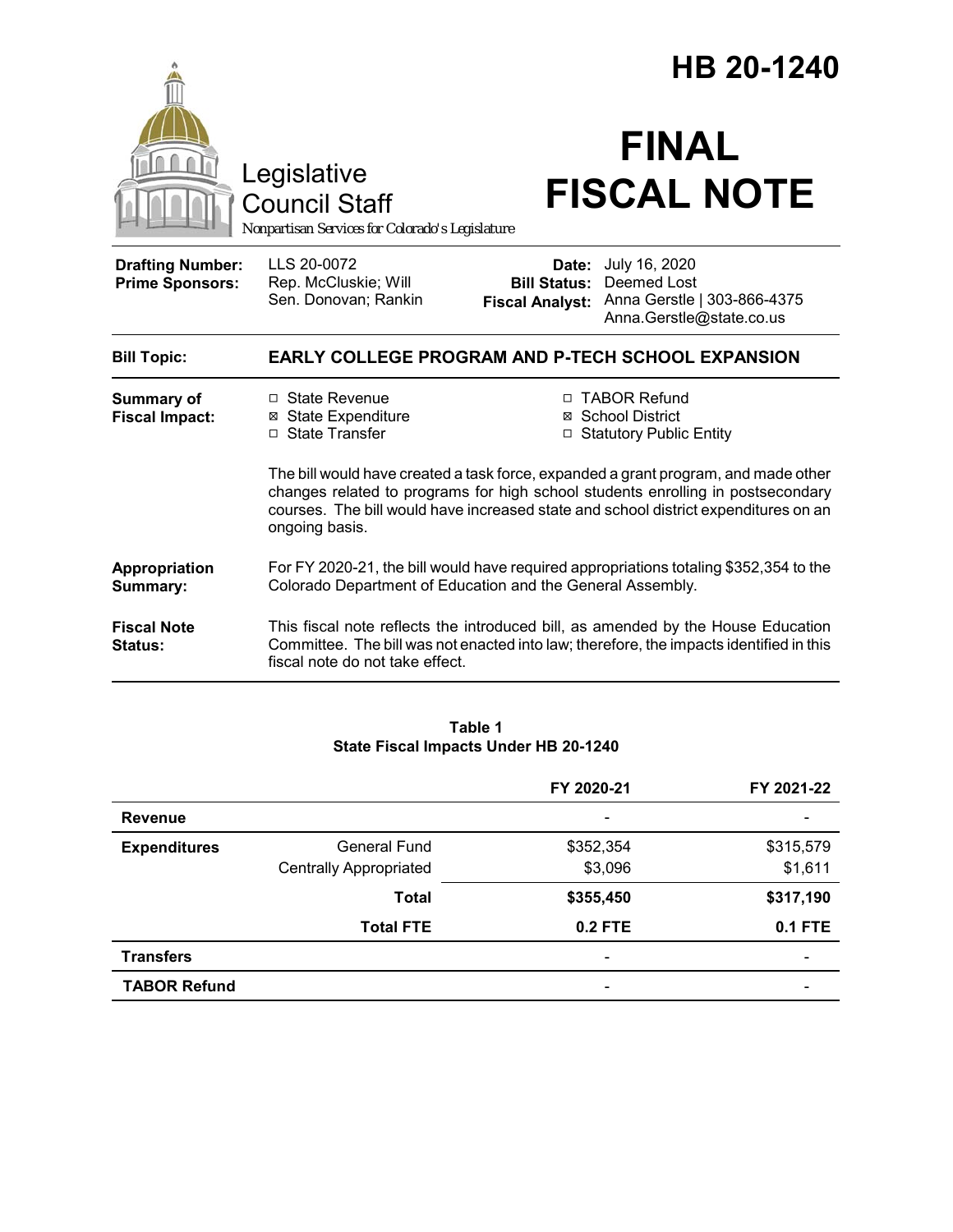July 16, 2020

# **Summary of Legislation**

**Early college task force.** No later than July 1, 2020, the bill requires that the Commissioner of Education convene the Early College Policy Development Task Force, consisting of representatives from the Colorado Department of Education (CDE), the Department of Higher Education (DHE), the Education Leadership Council (ELC), school district administrators, and teachers. Members serve without compensation but may be reimbursed for expenses. The task force must meet four times between July and December 2020, and at least four times from May through December 2021. In coordination with the ELC, the task force is required to:

- recommend policies enabling all high schools to provide four-, five-, and six-year early college programs;
- design a funding mechanism for early college and p-tech schools;
- recommend standards for measuring performance of early college programs;
- solicit input from stakeholders; and
- prepare an interim report by December 1, 2020, and a final report by December 1, 2021.

The bill also establishes a four-member legislative advisory council to support the early colleges task force and serve as liaisons with the General Assembly. The task force and advisory council are repealed January 1, 2022.

**Grant program expansion.** The bill expands the Concurrent Enrollment Expansion and Innovation Grant Program to include grants to partnerships of local education providers and institutions of higher education to offset costs incurred offering early college programs and concurrent enrollment programs. Grants may be used for:

- reimbursing expenses to provide dual enrollment programs, including tuition, fees, books, and materials, and costs for providing an early college, p-tech, or summer concurrent enrollment program;
- expanding the availability of early college programs, p-tech schools, and work-based learning opportunities; and
- other uses related to providing opportunities for high school students to enroll in postsecondary courses, as specified by the State Board of Education and Colorado Commission on Higher Education.

In awarding the new grants, CDE must prioritize the partnerships with the greatest financial need, or those early colleges that were designated as such on or before June 8, 2018 and subject to SBE review. Beginning in FY 2020-21, the bill requires that the General Assembly appropriate at least \$300,000 to distribute as grants for these purposes.

**Early college funding.** In FY 2020-21 and through January 1, 2022, local education providers (LEPs) may only enroll a student in a fifth year of an early college program if the LEP, in conjunction with an institution of higher education, receives sufficient funding from private donations or state financial aid to pay tuition and associated costs. During this same period, LEPs may not include fifth year students in an early college program in their annual pupil count for school finance. This funding requirement for early colleges does not apply to students participating in ASCENT or in P-Tech school.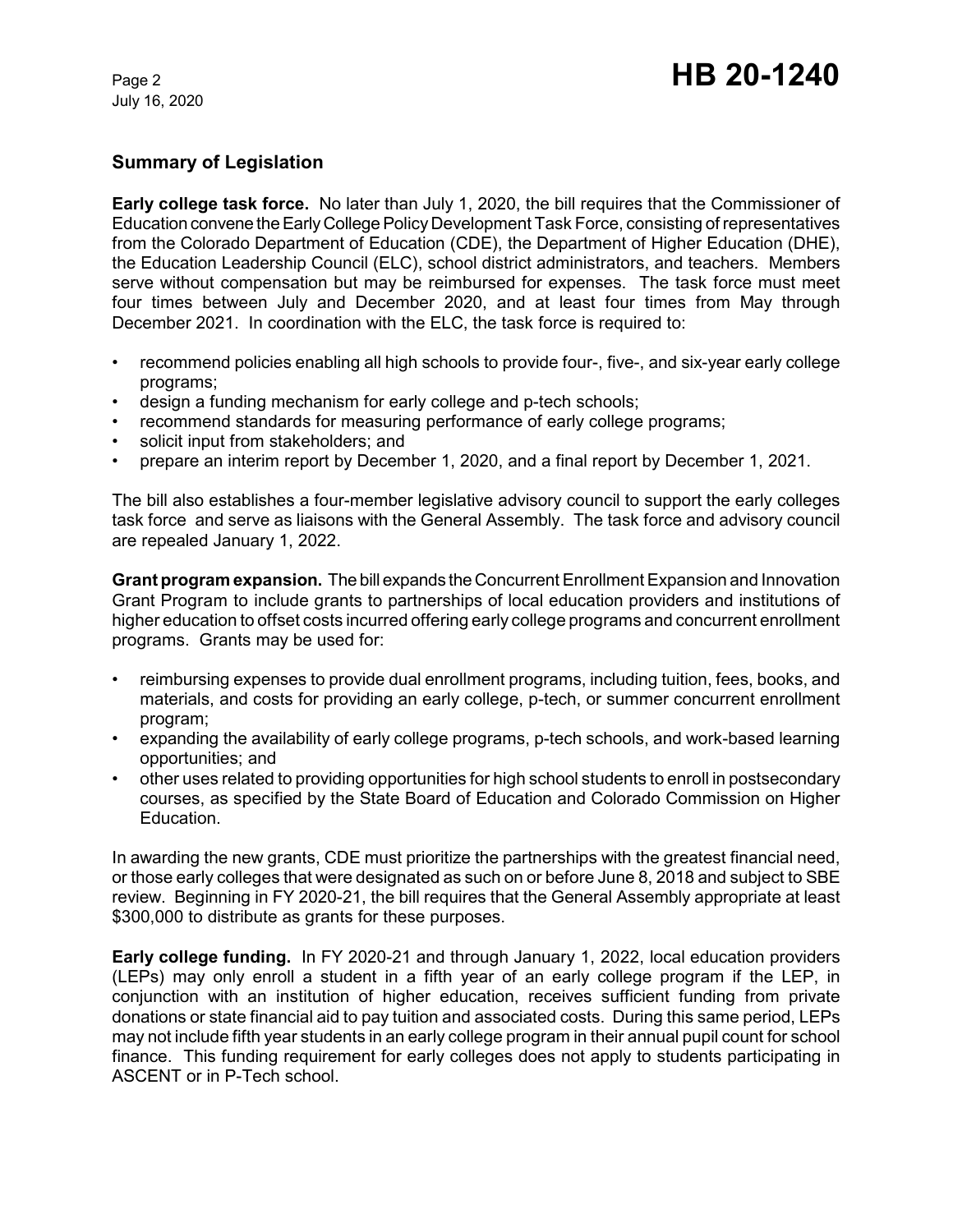July 16, 2020

**Financial aid.** The bill authorizes the distribution of state financial assistance, including payments from the College Opportunity Fund, to students who enroll in postsecondary courses while in high school. Institutions that intend to award financial aid to those students must submit an affirmation of intent to DHE that states that financial aid will only be awarded to students who are eligible for free and reduced price lunch, or who are eligible based on the student's federal student aid application.

## **Background**

**Early colleges.** Students enrolled in an early college complete a high school diploma and either an associate's degree, other postsecondary credential or at least 60 sixty credits toward a postsecondary credential within four years. Early colleges receive per pupil funding through the K-12 school finance system, at the district's per pupil funding amount. A portion of the per pupil funding is used to pay a negotiated tuition rate to partnering institutions of higher education.

**Senate Bill 18-225.** SB18-225 specified that the curriculum provided by early colleges must be designed to be completed within four years and allowed school districts to receive per pupil funding for students who would be enrolled in a fifth or subsequent year at an early college in FY 2018-19 and FY 2019-20 only.

**P-tech schools.** A p-tech school is a public school created through a partnership between a school district, community college, and high growth industry employer. Schools serve students in grades 9 through 14, and enables students to graduate simultaneously with both a high school diploma and an associate degree.

**Concurrent enrollment expansion grant program.** Senate Bill 19-176 created the Concurrent Enrollment Expansion and Innovation Grant Program in CDE to provide grants to partnerships between local education providers and institutions of higher education that begin to offer or expand concurrent enrollment opportunities. Grants may be used to purchase data sharing and enrollment technologies to streamline concurrent enrollment, assist teachers with obtaining further education to teach postsecondary courses, and provide services, support, and coordination resources. The grant program was appropriated \$1.5 million in FY 2019-20 from the Marijuana Tax Cash Fund.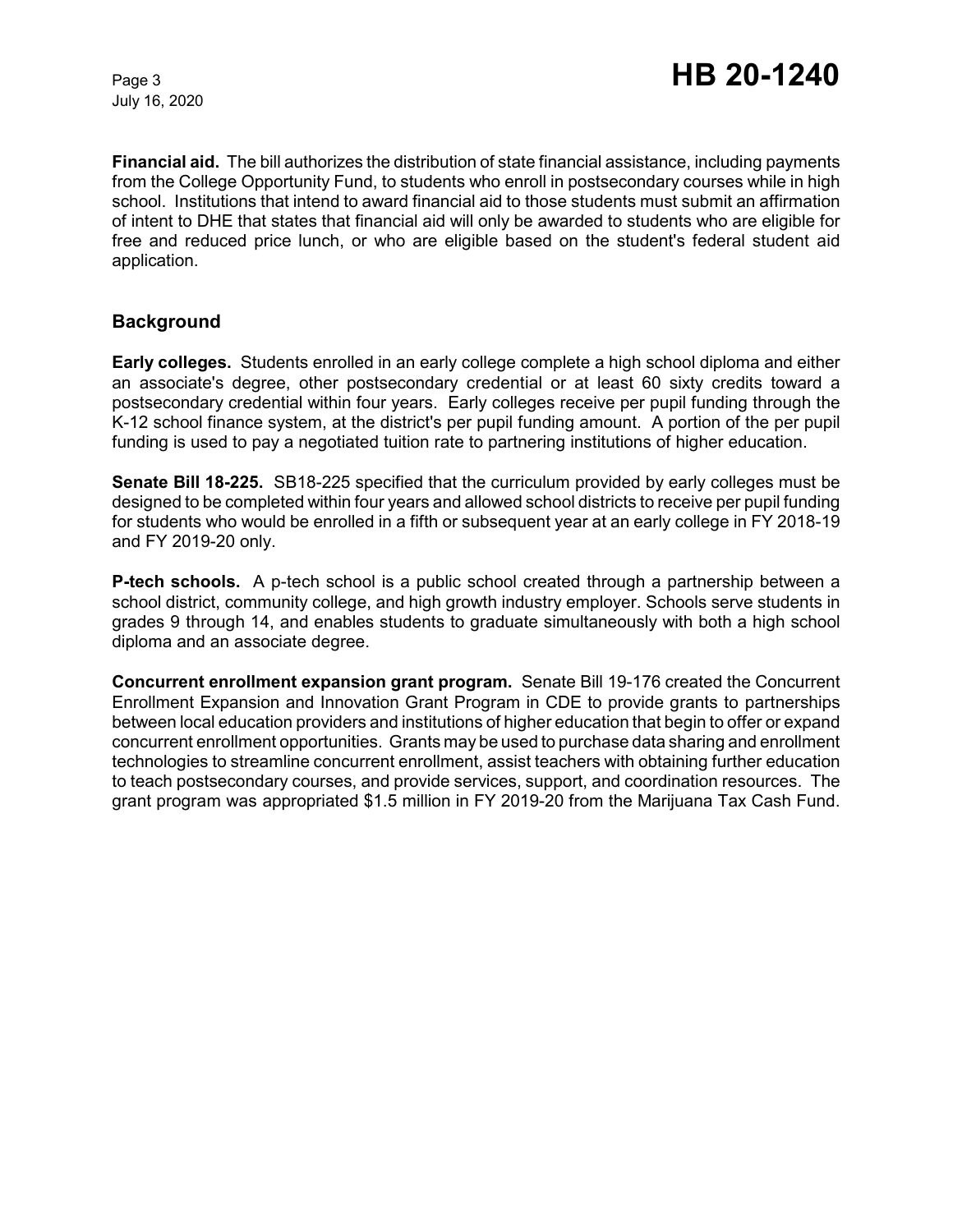## **State Expenditures**

The bill increases state expenditures in CDE by \$355,450 and 0.2 FTE in FY 2020-21, and by \$317,190 and 0.1 FTE in FY 2021-22. Expenditures are listed in Table 2 and discussed below.

| <b>Cost Components</b>                              | FY 2020-21 | FY 2021-22 |
|-----------------------------------------------------|------------|------------|
| <b>Department of Education</b>                      |            |            |
| <b>Personal Services</b>                            | \$15,277   | \$8,333    |
| <b>Facilitator Costs</b>                            | \$25,000   |            |
| Task Force Travel, Reimbursement, and Meeting Costs | \$9,625    | \$5,775    |
| Grants                                              | \$300,000  | \$300,000  |
| Centrally Appropriated Costs*                       | \$3,096    | \$1,611    |
| FTE - Personal Services                             | $0.2$ FTE  | $0.1$ FTE  |
| <b>CDE Subtotal</b>                                 | \$352,998  | \$315,719  |
| <b>Legislative Department</b>                       |            |            |
| Legislative Advisory Group Per Diem & Benefits      | \$2,452    | \$1,471    |
| <b>Legislative Department Subtotal</b>              | \$2,452    | \$1,471    |
| <b>Total</b>                                        | \$355,450  | \$317,190  |
| <b>Total FTE</b>                                    | $0.2$ FTE  | $0.1$ FTE  |

#### **Table 2 Expenditures Under HB 20-1240**

 *\* Centrally appropriated costs are not included in the bill's appropriation.*

**Administration.** CDE requires 0.2 FTE in FY 2020-21 and 0.1 FTE in FY 2021-22 to support the task force and compile the required reports; support the development of the plans specified in the bill; and administer the additional expanded grant program. Personal services costs are prorated for the General Fund paydate shift. CDE will also hire a facilitator for the advisory group, at a onetime cost of \$25,000. This estimate does not include the costs of implementing the policies that the task force is required to design or recommend.

**Task force.** CDE will incur costs to reimburse members for participation on the advisory group. Assuming 11 members and average reimbursement of \$125 per meeting, CDE requires total \$9,625 in FY 2020-21 for five meetings and \$5,775 in FY 2021-22 for three meetings. These costs also include meeting costs and substitute teachers for the teachers serving on the task force. In addition, \$2,452 in FY 2020-21 and \$1,451 in FY 2021-22 in costs will be incurred for the legislative advisory members to receive per diem, benefits, and travel to the meetings, assuming that two legislative members will attend each meeting.

The bill also increases the workload for a representative from DHE to serve on the task force. That workload can be accomplished within current appropriations.

**Grant program.** The bill provides an additional \$300,000 for grants under the expanded concurrent enrollment expansion and innovation grant program.